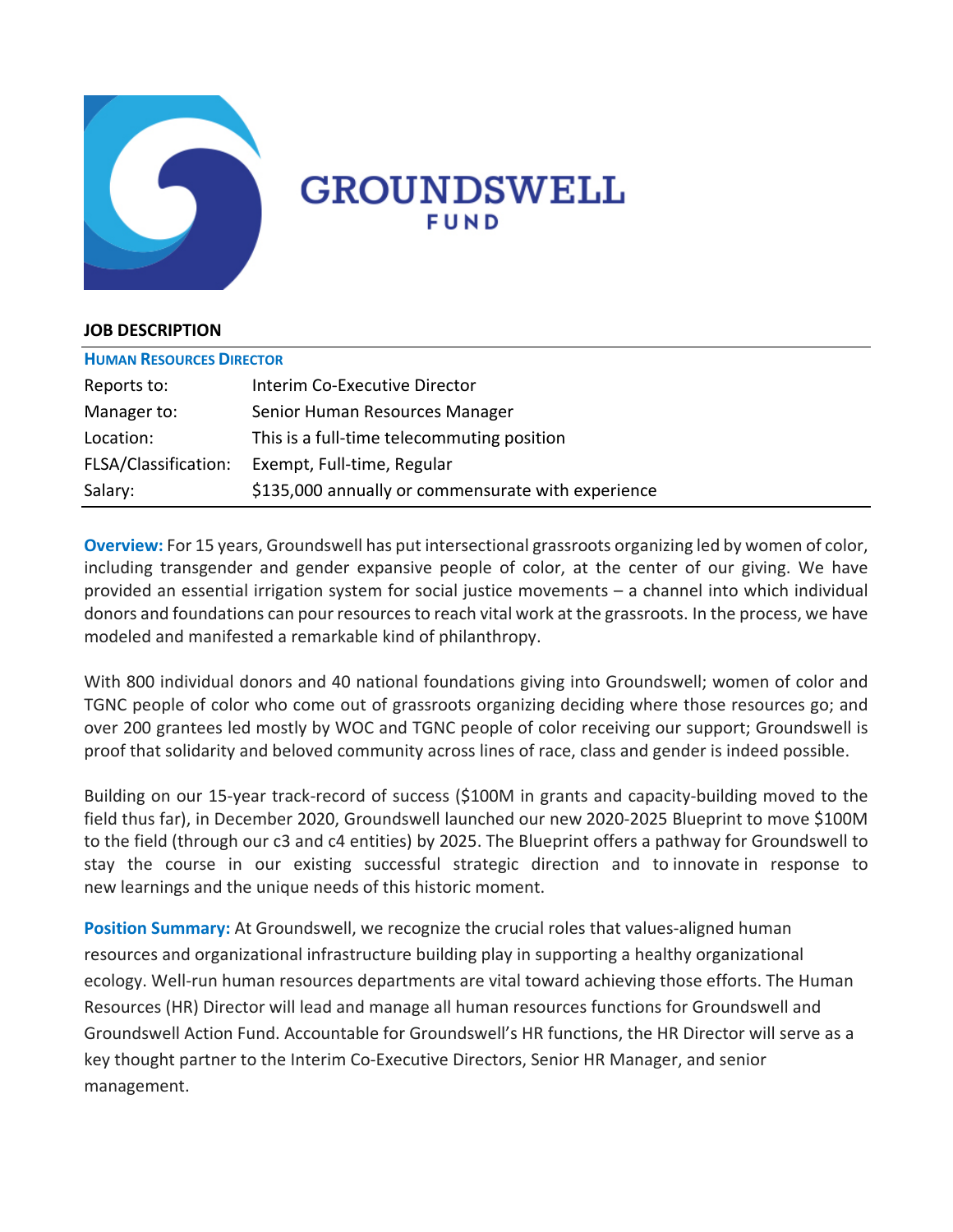We are looking for a values-aligned, empathy-driven, innovator who will lead and create bold HR policies and initiatives; develop nimble and responsive systems as we continue scaling; create and implement policies and procedures; identify opportunities for greater efficiency in our operations; ensure legal compliance with all relevant local, state, and federal laws; and implement best practices to recruit, develop, train and retain a diverse and high-performing team. The HR Director must be comfortable operating in high-stakes, fast-paced environments during varying leadership transitions. A skilled strategist who can hold the long-term vision and goals of the organization in balance with the on-the-ground and daily functional needs, must be adept at "managing the middle" between the needs of the organization and desires and concerns of staff. Superior communication skills and emotional intelligence; the ability to foster respect, trust, and collaboration among team members and departments; and the ability to problem-solve creatively while setting the tone for clear articulation of our culture and values are key to success. Experience with and/or knowledge of the unique cultural experience of running HR in a fully remote environment is a plus.

## **Responsibilities:**

#### **I. Human Resources (35% of FTE)**

- Lead on the full scope of Groundswell's HR functions, including policy development and implementation, systems development and application, talent management, recruiting, hiring, onboarding and offboarding, employee benefits and compensation, employee relations, performance management, and PEO and benefits management.
- Work with Interim Co-Executive Directors, senior leadership, and staff to identify growth and development needs, workplace challenges, talent gaps, and collaborate to develop solutions that address needs.
- Partner with Interim Co-Executive Directors and Senior HR Manager to identify, prioritize, and implement key HR initiatives that will support and drive organization wide efforts to deliver a values-aligned, best-in-class employee experience
- Lead an audit of Current Salary study in partnership with the Senior HR Manager to create titlebased salary bands that are equitable and large enough for our current needs and long-term growth
- Manage relationships with our PEO and benefit brokers, and obtain and provide competitive and cost-effective employee benefits plans and programs.
- Conduct biannual industry compensation and benefits studies.
- Partner with Interim Co-Executive Directors and Senior HR Manager to solicit and integrate periodic staff and consultant feedback via employee engagement surveys, polls, focus groups, etc.
- Provide recommendations to Interim Co-Executive Directors and leadership teams on employee relations and performance management issues.
- In partnership with Interim Co-Executive Directors and Senior HR Manager, develop and administer all aspects of the annual evaluation process.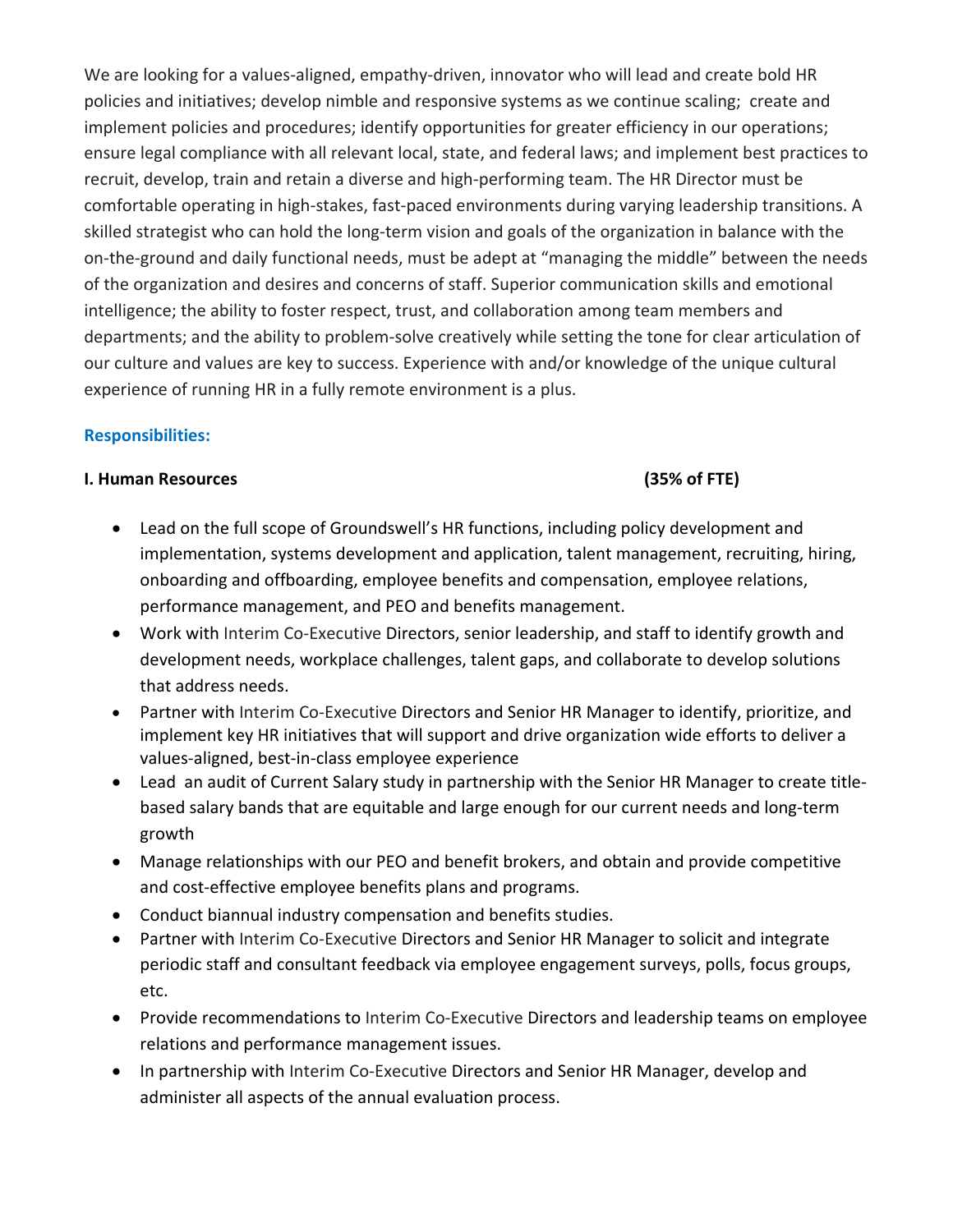• Oversee employment-related inquiries from applicants, employees, and supervisors, referring complex and/or sensitive matters to the appropriate staff.

#### **II. Labor Relations (35% of FTE)**

- In partnership with labor attorney, own ongoing staff unionization process from start to finish.
- Serve as Board Appointed manager and approver of labor relations (unionization) process.
- Manage staff and leadership education around Unionization process, including legal compliance, NLRB/NLRA regulations, timelines, process, and more.
- Handle routine labor relations and human resource inquiries related to policies, procedures, and bargaining agreements; refers complex matters to appropriate management staff.
- Serve as the initial contact and liaison for intake and assessment of employee complaints.
- Collect information and data to assess cost and policy implications of negotiations and disputes. This may include management and union proposals, pay scales and wages, benefits, working conditions, and other mitigating circumstances.
- Maintain knowledge and understanding of laws and regulations related to EEO, ADA, affirmative action, collective bargaining, unions, labor relations, and human resources.
- Assists with preparation of documents and records required for contract negotiations, meetings, and negotiations with employee and labor organizations.

## **III. Management (20% of FTE)**

# • Serve as an exceptional role model as a leader and manager, investing deeply in supporting and training the Senior HR Manager, growing her capacity and skillset

- Serve as the HR liaison and representative at Groundswell's Director Team meetings.
- Collaborate with the Interim Co-Executive Directors and Senior HR Manager to investigate a variety of employee-related issues, incidents and complaints, and resolve disputes through mediation and/or by recommending appropriate actions. Where applicable, conduct effective, thorough, and objective investigations.
- Partner with Interim Co-Executive Directors to lead decision making processes around employee disciplinary actions, meetings, terminations, and investigations.
- Develop and implement a supervisor handbook and trainings to solidify inhouse management upskilling.

## **IV. Compliance (10% of FTE)**

- Ensure fair application of personnel policies and procedures consistently across staff.
- Oversee compliance with compensation guidelines and related regulatory requirements (FLSA, Employee v. Consultant, etc).
- Partner with legal counsel to maintain compliance with federal, state, and local employment laws and regulations, and recommended best practices; review policies and practices to maintain compliance.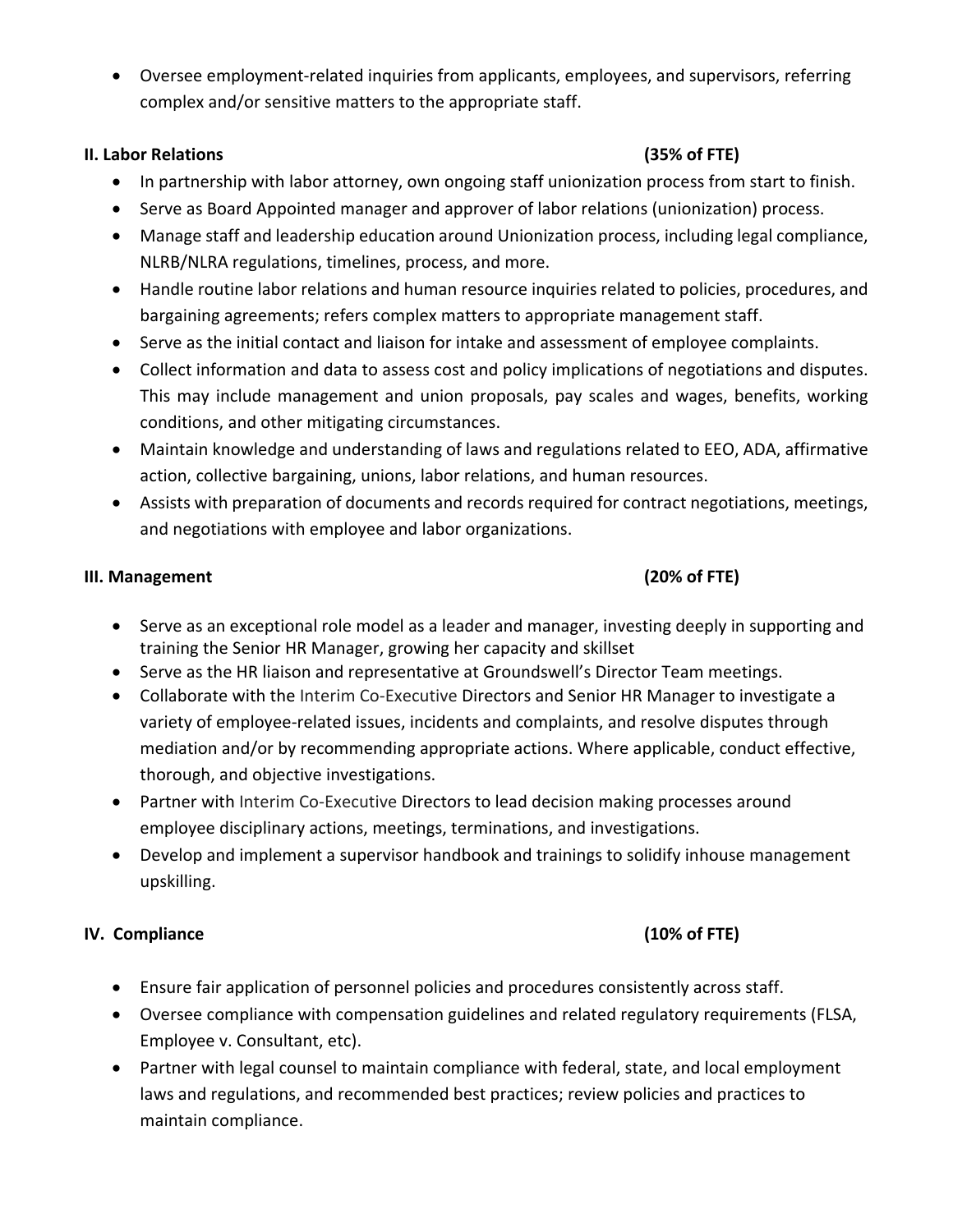• Partner with PEO to enforce compliance with all existing government and legal reporting requirements, including any related to the Equal Employment Opportunity (EEO), the Americans with Disabilities Act (ADA), the Family and Medical Leave Act (FMLA), Paid Family Leave (PFL), Employee Retirement Income Security Act (ERISA), the Department of Labor, worker compensation, the Occupational Safety and Health Administration (OSHA), and other relevant local and state labor laws.

## **Qualifications:**

#### **Experience and Education**

- At least seven years of experience in non-profit human resources management, operations, or equivalent with at least 3 years being in a leadership/management capacity.
- Minimum 1 year of experience managing HR processes in a non-profit unionized environment.
- PHR/SHRM-CP or SPRH/SHRM-SCP certification highly preferred. If you do not currently have certification, you will be required to obtain certification within 6 months of onboarding.

## **Skills and Attributes**

- High level of Emotional Intelligence (EQ) and ability to translate difficult and complex HR concepts in ways that are easily digestible for diverse stakeholders.
- Ability to initiate, facilitate, and mediate difficult conversations with staff at every level of the organization; knowledge of different conflict facilitation frameworks a plus.
- Ability to anticipate needs and proactively develop and implement solutions.
- Unwavering commitment to excellence and producing high quality work products with a superb attention to detail.
- Superior communication skills; knowledge of best practices around communication in virtual environments.
- Expert-level writing and editing skills (need to be able to write policy documents quickly and effectively).
- Experience leading in the midst of transition with demonstrated change management and organizational culture change experience.
- Ability to integrate and infuse social justice values into the fabric of human resources.
- Ability to align decisions on short-term priorities and resource allocation with long-term organizational goals, scale, and sustainability.
- Strong analytical, critical decision making, project management, and process improvement skills.
- Comfort with technology and learning new technologies.
- Passion for social justice, reproductive justice, and gender justice.
- Experience working remotely and across time zones preferred.
- Bilingual Spanish/English a plus.

**The above job description is not intended to be an all-inclusive list of duties and standards of the position. Hired candidates should be willing to perform any other related duties as assigned by their supervisor.**

**Computer Skills:** To perform this job successfully, the candidate should have comfort and a high level of proficiency with the Microsoft Office suite of programs, the ability to work with basic web platforms,